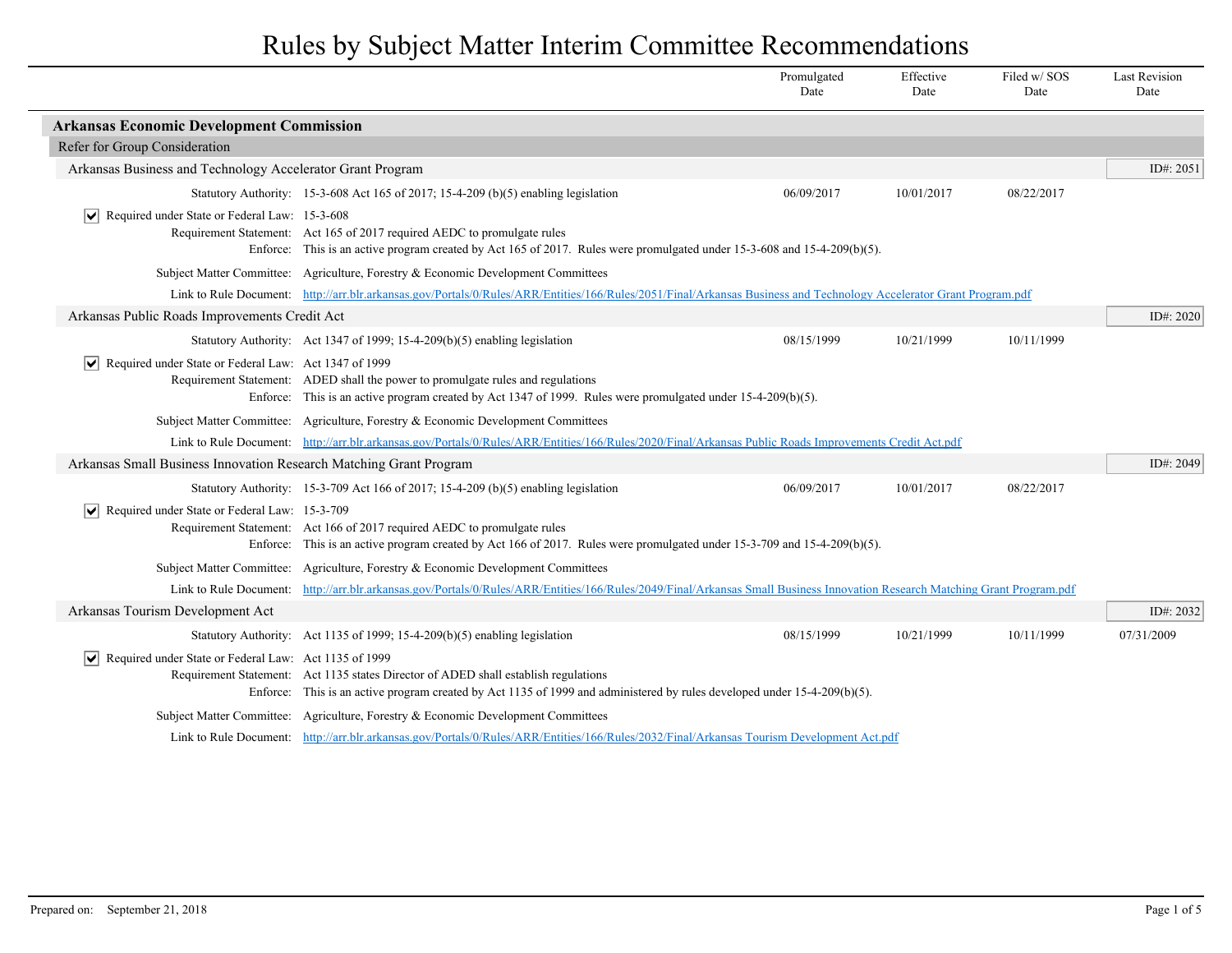|                                                                              |                                                                                                                                                                                                                                                           | Promulgated<br>Date | Effective<br>Date | Filed w/ SOS<br>Date | <b>Last Revision</b><br>Date |
|------------------------------------------------------------------------------|-----------------------------------------------------------------------------------------------------------------------------------------------------------------------------------------------------------------------------------------------------------|---------------------|-------------------|----------------------|------------------------------|
| Arkansas Unpaved Roads Grants Program                                        |                                                                                                                                                                                                                                                           |                     |                   |                      | ID#: 2043                    |
|                                                                              | Statutory Authority: 14-305-110 Act 898 of 2015; 15-6-106 (b) enabling legislation                                                                                                                                                                        | 11/02/2015          | 02/04/2016        | 01/25/2016           |                              |
| $ \mathbf{v} $ Required under State or Federal Law: 14-305-110<br>Enforce:   | Requirement Statement: Act 898 of 2015 required the Division Rural Service to promulgate rules<br>This is an active program created by Act 898 of 2015. Rules were promulgated under 14-305-110 and 15-6-106(b).                                          |                     |                   |                      |                              |
|                                                                              | Subject Matter Committee: Agriculture, Forestry & Economic Development Committees                                                                                                                                                                         |                     |                   |                      |                              |
|                                                                              | Link to Rule Document: http://arr.blr.arkansas.gov/Portals/0/Rules/ARR/Entities/166/Rules/2043/Final/Arkansas Unpaved Roads Grant Program.pdf                                                                                                             |                     |                   |                      |                              |
| <b>Community Assistance Grant Program</b>                                    |                                                                                                                                                                                                                                                           |                     |                   |                      | ID#: 10673                   |
| Statutory Authority: 15-4-209(b)(5)                                          |                                                                                                                                                                                                                                                           | 03/29/2018          | 07/01/2018        | 06/15/2018           |                              |
| Required under State or Federal Law: (none)<br>Requirement Statement: (none) | Enforce: AEDC established this new program, to become effective July 1, 2018, under authority at 15-4-209(b)(5). The rule is needed to ensure administrative structure to administer the<br>program on or after July 1, 2018, should funding be provided. |                     |                   |                      |                              |
|                                                                              | Subject Matter Committee: Agriculture, Forestry & Economic Development Committees                                                                                                                                                                         |                     |                   |                      |                              |
|                                                                              | Link to Rule Document: http://arr.blr.arkansas.gov/Portals/0/Rules/ARR/Entities/166/Rules/10673/Final/Community Assistance Program Rules Final June 15, 2018.pdf                                                                                          |                     |                   |                      |                              |
| Consolidated Incentive Act of 2003                                           |                                                                                                                                                                                                                                                           |                     |                   |                      | ID#: 2054                    |
|                                                                              | Statutory Authority: $15-4-2710(1)$ Act 182 of 2003; 15-4-209 (b)(5) enabling legislation                                                                                                                                                                 | 03/28/2003          | 03/28/2003        | 03/28/2003           | 10/01/2017                   |
| Required under State or Federal Law: (none)<br>Requirement Statement:        | (none)<br>Enforce: Thus is an active program created by the Consolidated Incentive Act of 2003. Rules were promulgated under 15-4-2710(1) and 15-4-209(b)(5).                                                                                             |                     |                   |                      |                              |
|                                                                              | Subject Matter Committee: Agriculture, Forestry & Economic Development Committees                                                                                                                                                                         |                     |                   |                      |                              |
|                                                                              | Link to Rule Document: http://arr.blr.arkansas.gov/Portals/0/Rules/ARR/Entities/166/Rules/2054/Final/Consolidated Incentive Act of 2003.pdf                                                                                                               |                     |                   |                      |                              |
| Day Care Facility Tax Incentive Program                                      |                                                                                                                                                                                                                                                           |                     |                   |                      | ID#: 2009                    |
|                                                                              | Statutory Authority: $15-4-209(b)(5)$ enabling legislation                                                                                                                                                                                                | 07/22/1993          | 08/01/1993        | 07/22/1993           | 06/29/1995                   |
| Required under State or Federal Law: (none)<br>Requirement Statement: (none) | Enforce: This is an active program created in 1993. Rules were promulgated under $15-4-209(b)(5)$ .                                                                                                                                                       |                     |                   |                      |                              |
|                                                                              | Subject Matter Committee: Agriculture, Forestry & Economic Development Committees                                                                                                                                                                         |                     |                   |                      |                              |
|                                                                              | Link to Rule Document: http://arr.blr.arkansas.gov/Portals/0/Rules/ARR/Entities/166/Rules/2009/Final/Day Care Facility Tax Incentive Program.pdf                                                                                                          |                     |                   |                      |                              |
| Digital Product and Motion Picture Industry Development Act                  |                                                                                                                                                                                                                                                           |                     |                   |                      | ID#: 2034                    |
|                                                                              | Statutory Authority: $15-4-2010$ Act 816 of 2009; 15-4-209 (b)(5) enabling legislation                                                                                                                                                                    | 05/15/2009          | 08/21/2009        | 08/11/2009           | 10/17/2013                   |
| Required under State or Federal Law: Act 816 of 2009                         | Requirement Statement: Act 816 of 2009 required AEDC to promulgate rules<br>Enforce: This is an active program created by Act 816 of 2009. Rules were promulgated under 15-4-2010 and 15-4-209(b)(5).                                                     |                     |                   |                      |                              |
|                                                                              | Subject Matter Committee: Agriculture, Forestry & Economic Development Committees                                                                                                                                                                         |                     |                   |                      |                              |
|                                                                              | Link to Rule Document: http://arr.blr.arkansas.gov/Portals/0/Rules/ARR/Entities/166/Rules/2034/Final/Digital Product and Motion Picture Industry Development Act.pdf                                                                                      |                     |                   |                      |                              |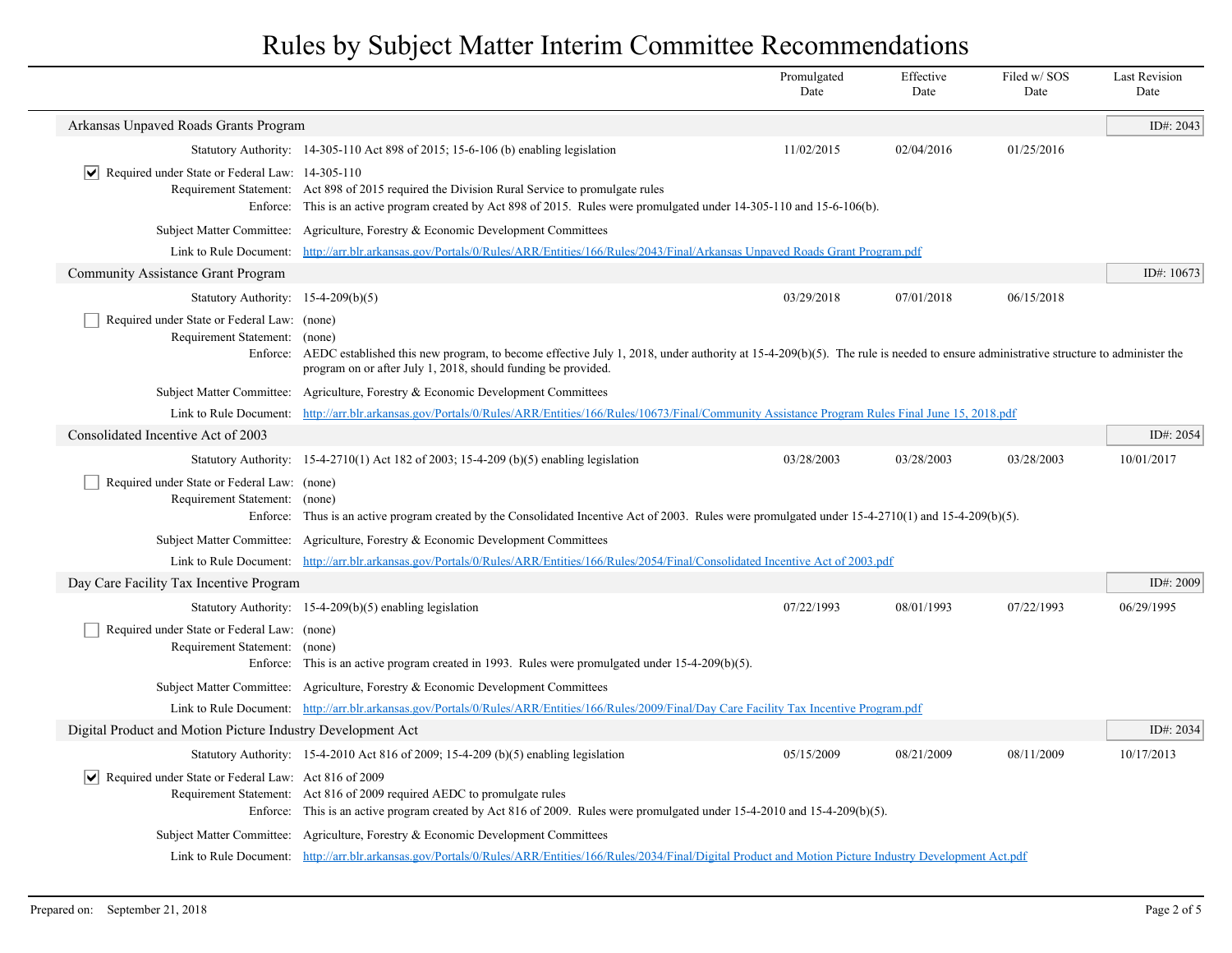|                                                                              |                                                                                                                                                                                                                                                                                                                                                                                      | Promulgated<br>Date | Effective<br>Date | Filed w/SOS<br>Date | <b>Last Revision</b><br>Date |
|------------------------------------------------------------------------------|--------------------------------------------------------------------------------------------------------------------------------------------------------------------------------------------------------------------------------------------------------------------------------------------------------------------------------------------------------------------------------------|---------------------|-------------------|---------------------|------------------------------|
| Equity Investment Incentive Act of 2007                                      |                                                                                                                                                                                                                                                                                                                                                                                      |                     |                   |                     | ID#: 2041                    |
|                                                                              | Statutory Authority: 15-4-3306 Act 566 of 2007; 15-4-209 (b)(5) enabling legislation                                                                                                                                                                                                                                                                                                 | 07/02/2007          | 07/02/2007        | 09/10/2007          | 09/10/2007                   |
| $ \mathbf{v} $ Required under State or Federal Law: Act 566 of 2007          | Requirement Statement: Act 566 of 2007 required AEDC to jointly promulgate rules with ADFA<br>Enforce: This is an active program created under Act 566 of 2007. Rules were promulgated under 15-4-3306 and 15-4-209(b)(5).                                                                                                                                                           |                     |                   |                     |                              |
|                                                                              | Subject Matter Committee: Agriculture, Forestry & Economic Development Committees                                                                                                                                                                                                                                                                                                    |                     |                   |                     |                              |
|                                                                              | Link to Rule Document: http://arr.blr.arkansas.gov/Portals/0/Rules/ARR/Entities/166/Rules/2041/Final/Equity Investment Incentive Act of 2007.pdf                                                                                                                                                                                                                                     |                     |                   |                     |                              |
| Existing Workforce Training Program (EWTP)                                   |                                                                                                                                                                                                                                                                                                                                                                                      |                     |                   |                     | ID#: $2037$                  |
|                                                                              | Statutory Authority: $6-50-704$ Act 791 of 1995; 15-4-209 (b)(5) enabling legislation                                                                                                                                                                                                                                                                                                | 07/01/1995          | 07/01/1995        | 02/26/1996          | 10/17/2013                   |
| $ \mathbf{v} $ Required under State or Federal Law: Act 791 of 1995          | Requirement Statement: Act 791 of 1995 required AIDC, Department of Higher Education and Vocation and Technical Ed Division to promulgate rules<br>Enforce: This program was created by Act 791 of 1995. Rules were promulgated under 6-50-704 and 15-4-209(b)(5). Although there is no current AEDC funding for this program,<br>additional future funding is a strong possibility. |                     |                   |                     |                              |
|                                                                              | Subject Matter Committee: Agriculture, Forestry & Economic Development Committees                                                                                                                                                                                                                                                                                                    |                     |                   |                     |                              |
|                                                                              | Link to Rule Document: http://arr.blr.arkansas.gov/Portals/0/Rules/ARR/Entities/166/Rules/2037/Final/Existing Workforce Training Program (EWTP).pdf                                                                                                                                                                                                                                  |                     |                   |                     |                              |
| Fish and Wildlife Conservation Education Grant Program                       |                                                                                                                                                                                                                                                                                                                                                                                      |                     |                   |                     | ID#: 2045                    |
|                                                                              | Statutory Authority: $6-16-1101(c)(2)(A)$ Act 371 of 2015; 15-6-106 (b) enabling legislation                                                                                                                                                                                                                                                                                         | 08/13/2010          | 10/29/2010        | 10/19/2010          | 06/15/2017                   |
| $ \mathbf{v} $ Required under State or Federal Law: Act 371 of 2015          | Requirement Statement: Act 371 of 2015 prescribes that applications must conform to AEDC Division of Rural Services Rules<br>Enforce: This is an active program authorized by Act 371 of 2015. Rules were promulgated under 6-16-1101(c)(2)(A) and 15-6-106(b).                                                                                                                      |                     |                   |                     |                              |
|                                                                              | Subject Matter Committee: Agriculture, Forestry & Economic Development Committees                                                                                                                                                                                                                                                                                                    |                     |                   |                     |                              |
|                                                                              | Link to Rule Document: http://arr.blr.arkansas.gov/Portals/0/Rules/ARR/Entities/166/Rules/2045/Final/Fish and Wildlife Conservation Education Grant Program.pdf                                                                                                                                                                                                                      |                     |                   |                     |                              |
|                                                                              | Funding Programs of the Division of Science and Technology of the Arkansas Economic Development Commission at 15-3-101 et seq.                                                                                                                                                                                                                                                       |                     |                   |                     | ID#: 10672                   |
| Statutory Authority: $15-3-108(d)(1)$                                        |                                                                                                                                                                                                                                                                                                                                                                                      | 03/29/2018          | 07/01/2018        | 06/15/2018          |                              |
| Required under State or Federal Law: (none)<br>Requirement Statement:        | (none)<br>Enforce: These are active programs administered by AEDC under authority of 15-3-101 et seq. Rules were promulgated under AEDC authority of 15-3-108(d)(1) and will become effective<br>July 1, 2018.                                                                                                                                                                       |                     |                   |                     |                              |
|                                                                              | Subject Matter Committee: Agriculture, Forestry & Economic Development Committees                                                                                                                                                                                                                                                                                                    |                     |                   |                     |                              |
|                                                                              | Link to Rule Document: http://arr.blr.arkansas.gov/Portals/0/Rules/ARR/Entities/166/Rules/10672/Final/Funding Programs of the Division of Science and Technology of the AEDC 6-15-2018.pdf                                                                                                                                                                                           |                     |                   |                     |                              |
| Industrial Revenue Bond Guaranty Law                                         |                                                                                                                                                                                                                                                                                                                                                                                      |                     |                   |                     | ID#: 2016                    |
|                                                                              | Statutory Authority: 15-4-609; Act 173 of 1967; 15-4-209 (b)(5) enabling legislation                                                                                                                                                                                                                                                                                                 | 10/07/2001          | 12/06/2001        | 12/10/2001          |                              |
| Required under State or Federal Law: (none)<br>Requirement Statement: (none) | Enforce: This is an active program established by Act 173 of 1967. Rules were promulgated under $15-4-609$ and $15-4-209(b)(5)$ .                                                                                                                                                                                                                                                    |                     |                   |                     |                              |
|                                                                              | Subject Matter Committee: Agriculture, Forestry & Economic Development Committees                                                                                                                                                                                                                                                                                                    |                     |                   |                     |                              |
|                                                                              | Link to Rule Document: http://arr.blr.arkansas.gov/Portals/0/Rules/ARR/Entities/166/Rules/2016/Final/Arkansas Revenue Bond Guaranty Law.pdf                                                                                                                                                                                                                                          |                     |                   |                     |                              |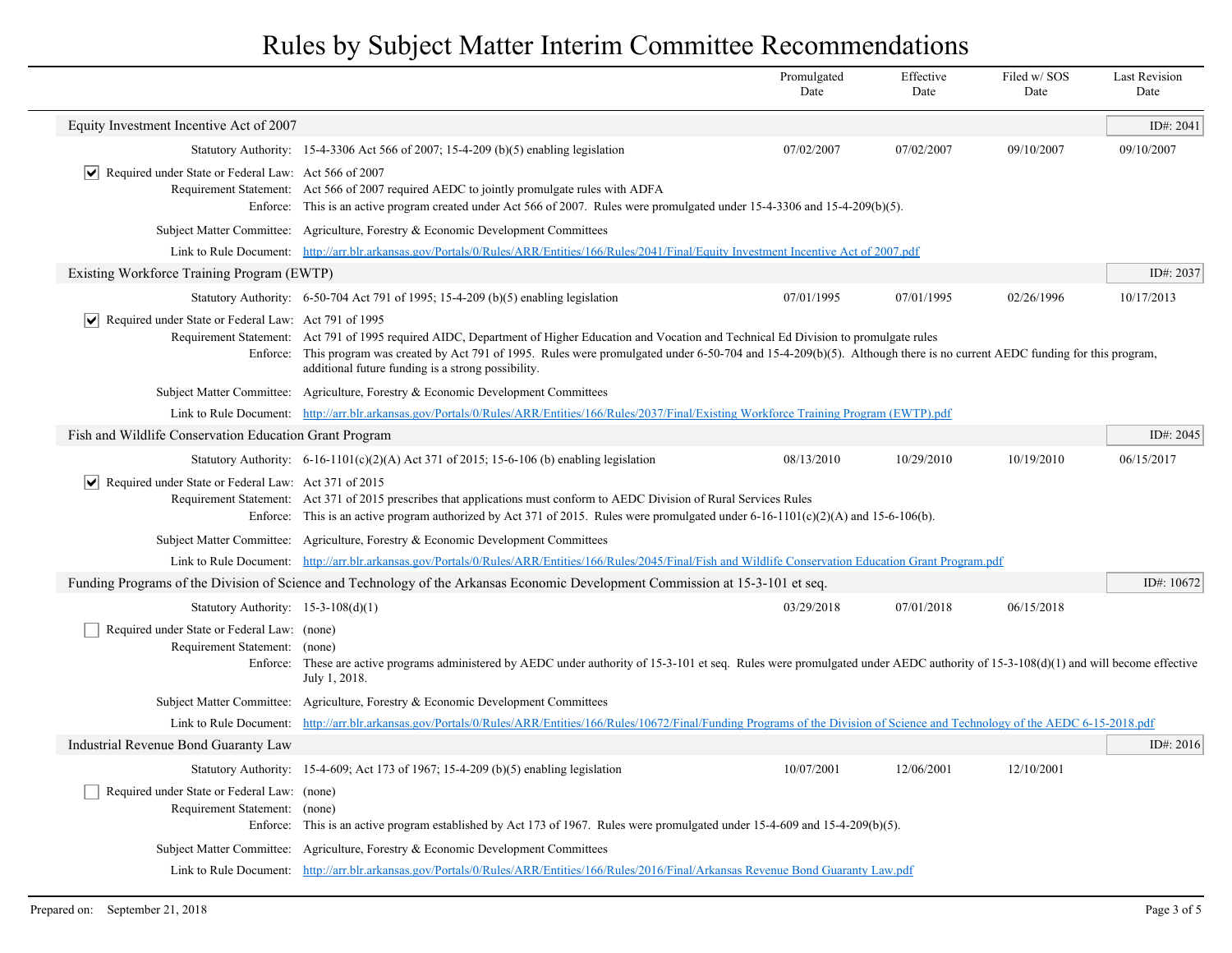|                                                                                   |                                                                                                                                                                                                                                                                                                                                    | Promulgated<br>Date | Effective<br>Date | Filed w/SOS<br>Date | <b>Last Revision</b><br>Date |
|-----------------------------------------------------------------------------------|------------------------------------------------------------------------------------------------------------------------------------------------------------------------------------------------------------------------------------------------------------------------------------------------------------------------------------|---------------------|-------------------|---------------------|------------------------------|
| Military Affairs Grant Program                                                    |                                                                                                                                                                                                                                                                                                                                    |                     |                   |                     | ID#: $2046$                  |
|                                                                                   | Statutory Authority: $15-4-209(b)(5)$ enabling legislation                                                                                                                                                                                                                                                                         | 04/28/2017          | 09/01/2017        | 08/17/2017          |                              |
| Required under State or Federal Law: (none)<br>Requirement Statement:             | (none)<br>Enforce: This is an active program. Rules promulgated under authority at $15-4-209(b)(5)$ .                                                                                                                                                                                                                              |                     |                   |                     |                              |
|                                                                                   | Subject Matter Committee: Agriculture, Forestry & Economic Development Committees                                                                                                                                                                                                                                                  |                     |                   |                     |                              |
|                                                                                   | Link to Rule Document: http://arr.blr.arkansas.gov/Portals/0/Rules/ARR/Entities/166/Rules/2046/Final/Military Affairs Grant Program.pdf                                                                                                                                                                                            |                     |                   |                     |                              |
|                                                                                   | Minority Business Enterprise and Women-Owned Business Enterprise Certification Program                                                                                                                                                                                                                                             |                     |                   |                     | ID#: $2047$                  |
|                                                                                   | Statutory Authority: 15-4-314(a) Act 1456 of 2003; 15-4-209(b)(5)                                                                                                                                                                                                                                                                  | 07/01/2007          | 09/10/2007        | 08/31/2007          | 09/01/2017                   |
| $ \vee $ Required under State or Federal Law: 15-4-314(a)                         | Requirement Statement: Act 1456 of 2003 required AEDC to promulgate rules<br>Enforce: This is an active program established by 15-4-314(a) with current rules promulgated under authority at 15-4-209(b)(5).                                                                                                                       |                     |                   |                     |                              |
|                                                                                   | Subject Matter Committee: Agriculture, Forestry & Economic Development Committees                                                                                                                                                                                                                                                  |                     |                   |                     |                              |
|                                                                                   | Link to Rule Document: http://arr.blr.arkansas.gov/Portals/0/Rules/ARR/Entities/166/Rules/2047/Final/Minority Business Enterprise and Women-Owned Business Enterprise Certification Program.pdf                                                                                                                                    |                     |                   |                     |                              |
|                                                                                   | Minority Business Enterprise and Women-Owned Business Enterprise Loan Mobilization Program                                                                                                                                                                                                                                         |                     |                   |                     | ID#: 2044                    |
|                                                                                   | Statutory Authority: 15-4-306 and 19-5-1240 Creation of Minority Business Loan Mobilization Program                                                                                                                                                                                                                                | 02/17/2016          | 05/28/2016        | 05/18/2016          | 05/01/2018                   |
| Required under State or Federal Law: (none)<br>Requirement Statement:<br>Enforce: | (none)<br>This is an active program created under authority of 15-4-306 and currently funded under 19-5-1240.                                                                                                                                                                                                                      |                     |                   |                     |                              |
|                                                                                   | Subject Matter Committee: Agriculture, Forestry & Economic Development Committees                                                                                                                                                                                                                                                  |                     |                   |                     |                              |
| Link to Rule Document:                                                            | http://arr.blr.arkansas.gov/Portals/0/Rules/ARR/Entities/166/Rules/2044/Final/Minority Business Loan Mobilization Program.pdf                                                                                                                                                                                                      |                     |                   |                     |                              |
| New Markets Jobs Act of 2013                                                      |                                                                                                                                                                                                                                                                                                                                    |                     |                   |                     | ID#: 2033                    |
|                                                                                   | Statutory Authority: $15-4-3614$ Act 1474 of 2013; 15-4-209 (b)(5) enabling legislation                                                                                                                                                                                                                                            | 07/03/2013          | 07/03/2013        | 09/26/2013          |                              |
| $ \mathbf{v} $ Required under State or Federal Law: Act 1474 of 2013              | Requirement Statement: Act 1474 of 2013 required AEDC to promulgate rules<br>Enforce: Funding for the program has expired, however, there are many active projects that will need to reference rules until they are completed. The program was created by Act 1474 of<br>2013. Rules authority is at 15-4-3614 and 15-4-209(b)(5). |                     |                   |                     |                              |
|                                                                                   | Subject Matter Committee: Agriculture, Forestry & Economic Development Committees                                                                                                                                                                                                                                                  |                     |                   |                     |                              |
|                                                                                   | Link to Rule Document: http://arr.blr.arkansas.gov/Portals/0/Rules/ARR/Entities/166/Rules/2033/Final/New Markets Jobs Act of 2013.pdf                                                                                                                                                                                              |                     |                   |                     |                              |
| Partnership for Public Facilities and Infrastructure Act Program Guidelines       |                                                                                                                                                                                                                                                                                                                                    |                     |                   |                     | ID#: 2057                    |
|                                                                                   | Statutory Authority: 22-10-502 Act 813 of 2017; 15-4-209(b)(5) enabling legislation                                                                                                                                                                                                                                                | 08/03/2017          | 11/03/2017        | 10/24/2017          |                              |
| Required under State or Federal Law: 22-10-502                                    | Requirement Statement: Act 813 of 2017 required AEDC to promulgate these Guidelines<br>Enforce: This is an active program established by Act 813 of 2017. Rules authority under $22-10-502$ and $15-4-209(b)(5)$ .                                                                                                                 |                     |                   |                     |                              |
|                                                                                   | Subject Matter Committee: Agriculture, Forestry & Economic Development Committees                                                                                                                                                                                                                                                  |                     |                   |                     |                              |
|                                                                                   | Link to Rule Document: http://arr.blr.arkansas.gov/Portals/0/Rules/ARR/Entities/166/Rules/2057/Final/Partnership for Public Facilities and Infrastructure Act Guidelines.pdf                                                                                                                                                       |                     |                   |                     |                              |